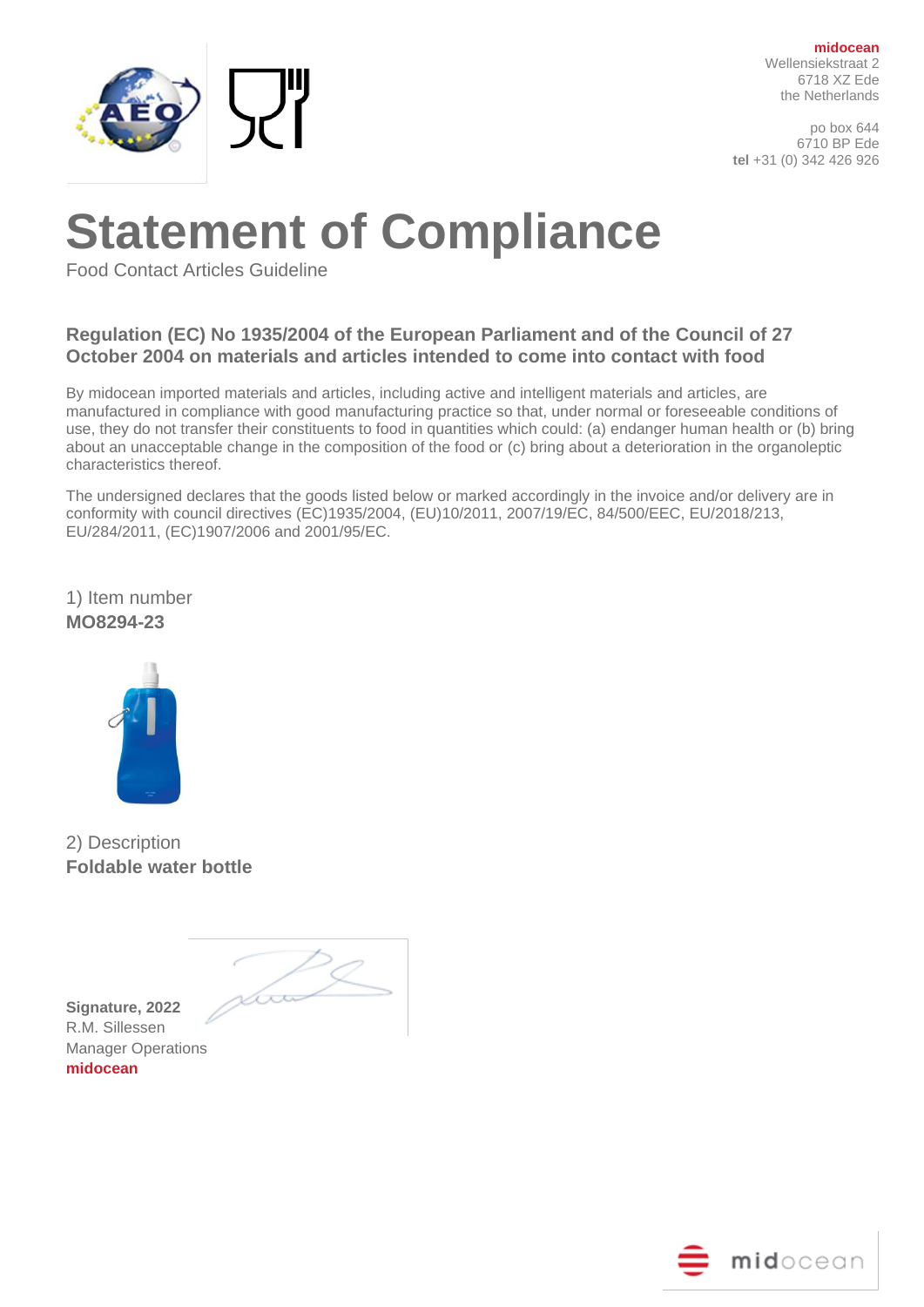

po box 644 6710 BP Ede **tel** +31 (0) 342 426 926

# **Statement of Compliance**

Food Contact Articles Guideline

### **Regulation (EC) No 1935/2004 of the European Parliament and of the Council of 27 October 2004 on materials and articles intended to come into contact with food**

By midocean imported materials and articles, including active and intelligent materials and articles, are manufactured in compliance with good manufacturing practice so that, under normal or foreseeable conditions of use, they do not transfer their constituents to food in quantities which could: (a) endanger human health or (b) bring about an unacceptable change in the composition of the food or (c) bring about a deterioration in the organoleptic characteristics thereof.

The undersigned declares that the goods listed below or marked accordingly in the invoice and/or delivery are in conformity with council directives (EC)1935/2004, (EU)10/2011, 2007/19/EC, 84/500/EEC, EU/2018/213, EU/284/2011, (EC)1907/2006 and 2001/95/EC.

1) Item number **MO8294-24**



2) Description **Foldable water bottle**

<u> hoo</u>

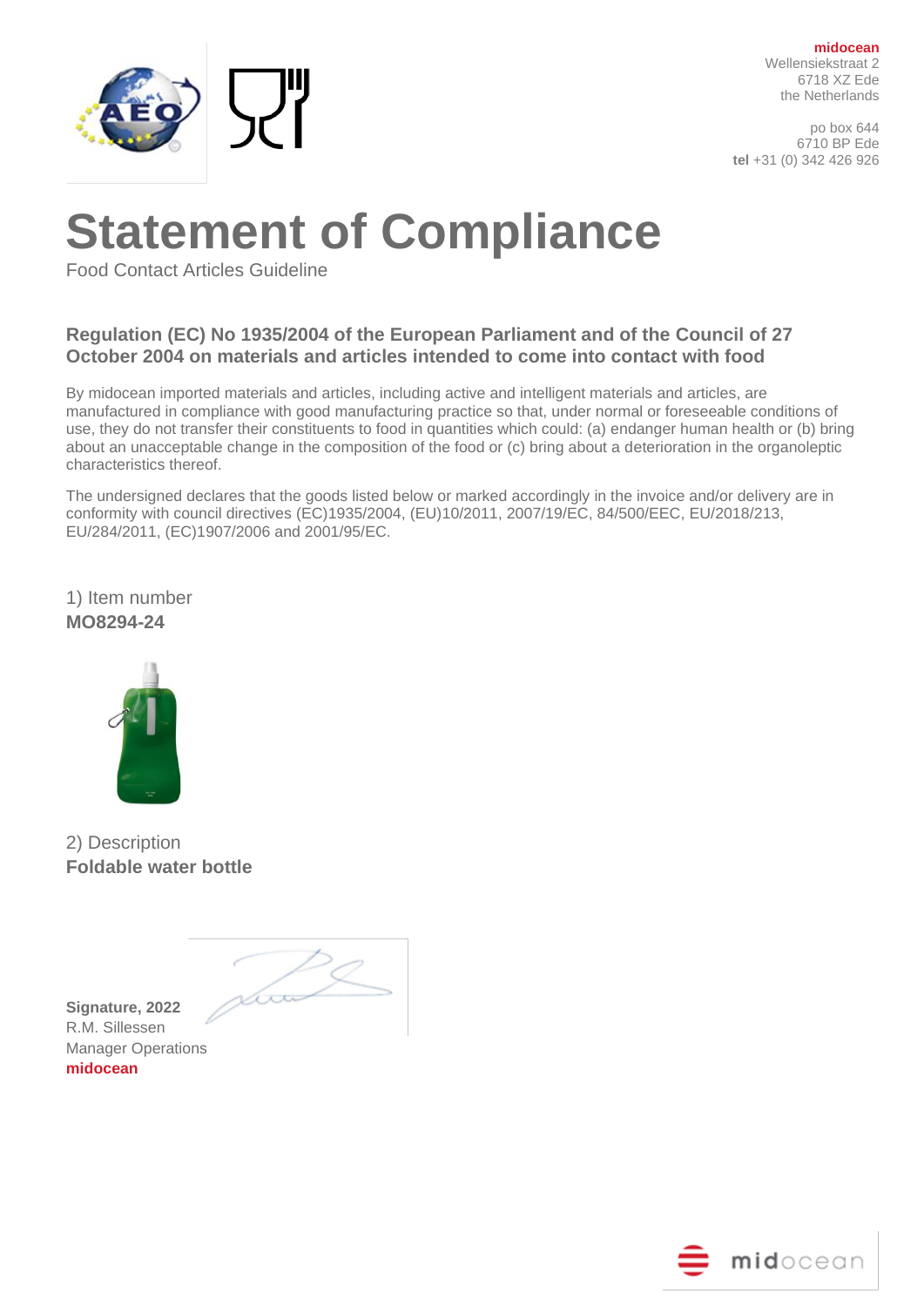

po box 644 6710 BP Ede **tel** +31 (0) 342 426 926

# **Statement of Compliance**

Food Contact Articles Guideline

### **Regulation (EC) No 1935/2004 of the European Parliament and of the Council of 27 October 2004 on materials and articles intended to come into contact with food**

By midocean imported materials and articles, including active and intelligent materials and articles, are manufactured in compliance with good manufacturing practice so that, under normal or foreseeable conditions of use, they do not transfer their constituents to food in quantities which could: (a) endanger human health or (b) bring about an unacceptable change in the composition of the food or (c) bring about a deterioration in the organoleptic characteristics thereof.

The undersigned declares that the goods listed below or marked accordingly in the invoice and/or delivery are in conformity with council directives (EC)1935/2004, (EU)10/2011, 2007/19/EC, 84/500/EEC, EU/2018/213, EU/284/2011, (EC)1907/2006 and 2001/95/EC.

1) Item number **MO8294-25**



2) Description **Foldable water bottle**

<u> hoo</u>

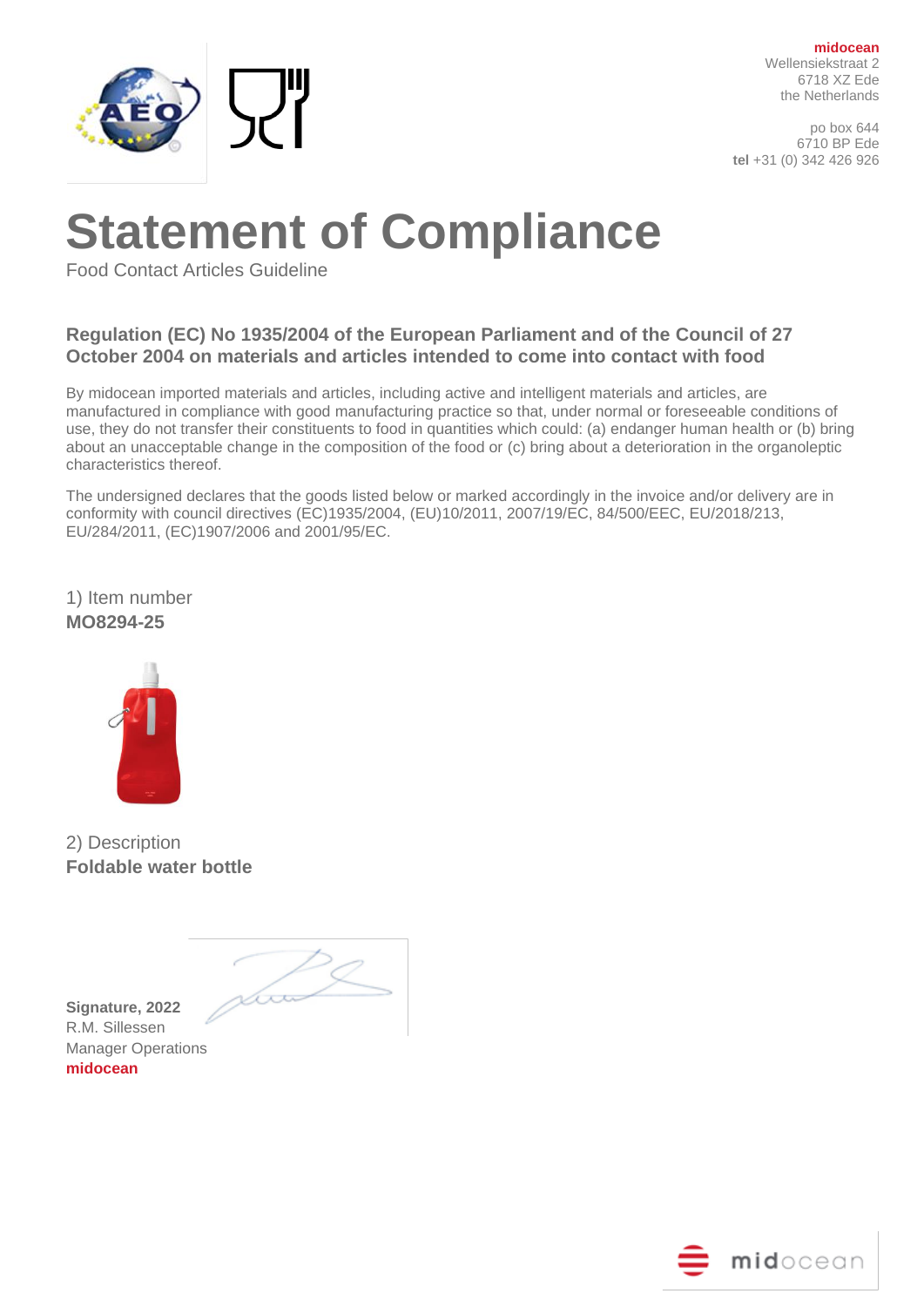

po box 644 6710 BP Ede **tel** +31 (0) 342 426 926

# **Statement of Compliance**

Food Contact Articles Guideline

### **Regulation (EC) No 1935/2004 of the European Parliament and of the Council of 27 October 2004 on materials and articles intended to come into contact with food**

By midocean imported materials and articles, including active and intelligent materials and articles, are manufactured in compliance with good manufacturing practice so that, under normal or foreseeable conditions of use, they do not transfer their constituents to food in quantities which could: (a) endanger human health or (b) bring about an unacceptable change in the composition of the food or (c) bring about a deterioration in the organoleptic characteristics thereof.

The undersigned declares that the goods listed below or marked accordingly in the invoice and/or delivery are in conformity with council directives (EC)1935/2004, (EU)10/2011, 2007/19/EC, 84/500/EEC, EU/2018/213, EU/284/2011, (EC)1907/2006 and 2001/95/EC.

1) Item number **MO8294-29**



2) Description **Foldable water bottle**

<u> hoo</u>

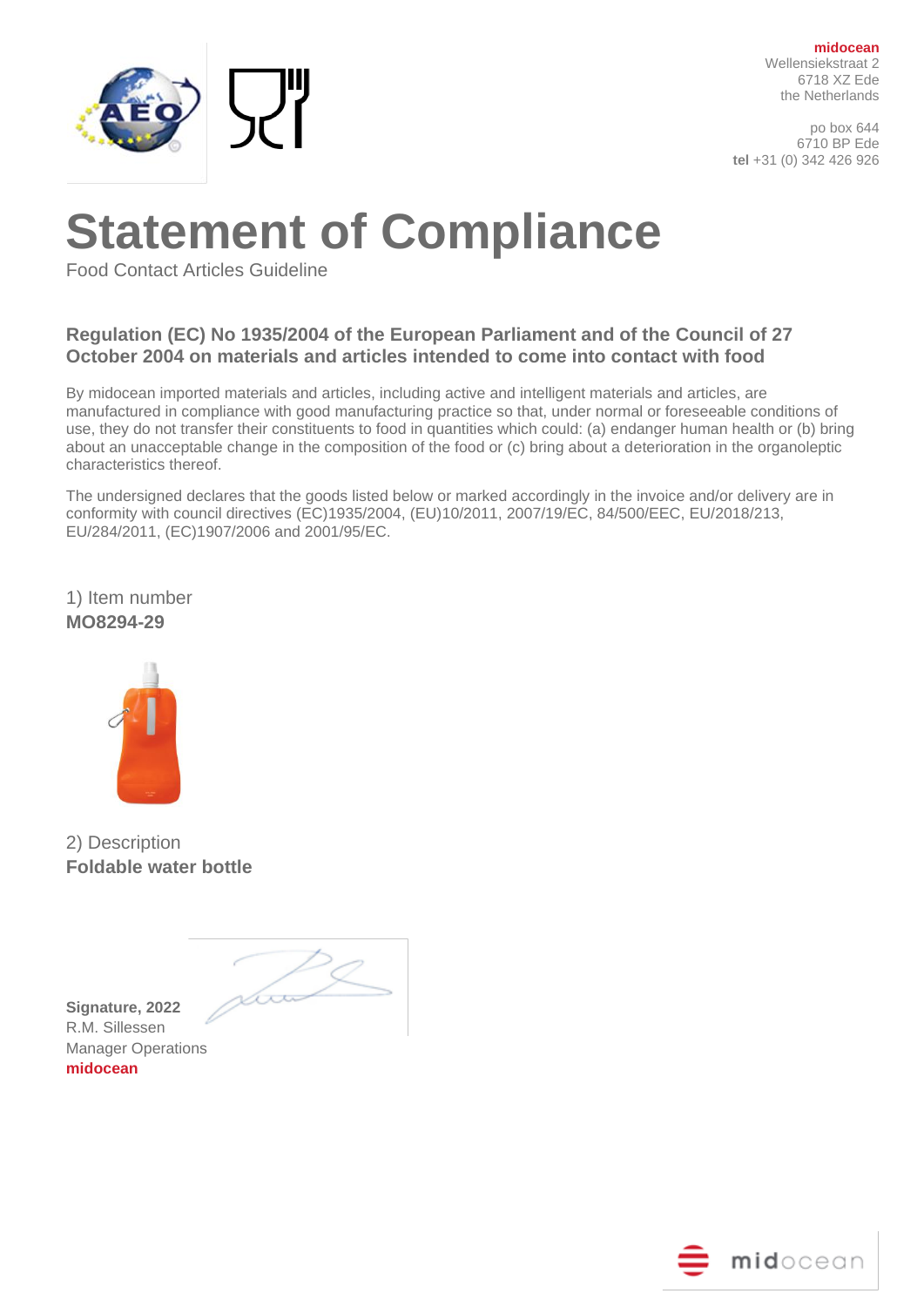

po box 644 6710 BP Ede **tel** +31 (0) 342 426 926

# **Statement of Compliance**

Food Contact Articles Guideline

### **Regulation (EC) No 1935/2004 of the European Parliament and of the Council of 27 October 2004 on materials and articles intended to come into contact with food**

By midocean imported materials and articles, including active and intelligent materials and articles, are manufactured in compliance with good manufacturing practice so that, under normal or foreseeable conditions of use, they do not transfer their constituents to food in quantities which could: (a) endanger human health or (b) bring about an unacceptable change in the composition of the food or (c) bring about a deterioration in the organoleptic characteristics thereof.

The undersigned declares that the goods listed below or marked accordingly in the invoice and/or delivery are in conformity with council directives (EC)1935/2004, (EU)10/2011, 2007/19/EC, 84/500/EEC, EU/2018/213, EU/284/2011, (EC)1907/2006 and 2001/95/EC.

1) Item number **MO8294-03**



2) Description **Foldable water bottle**

<u> hoo</u>